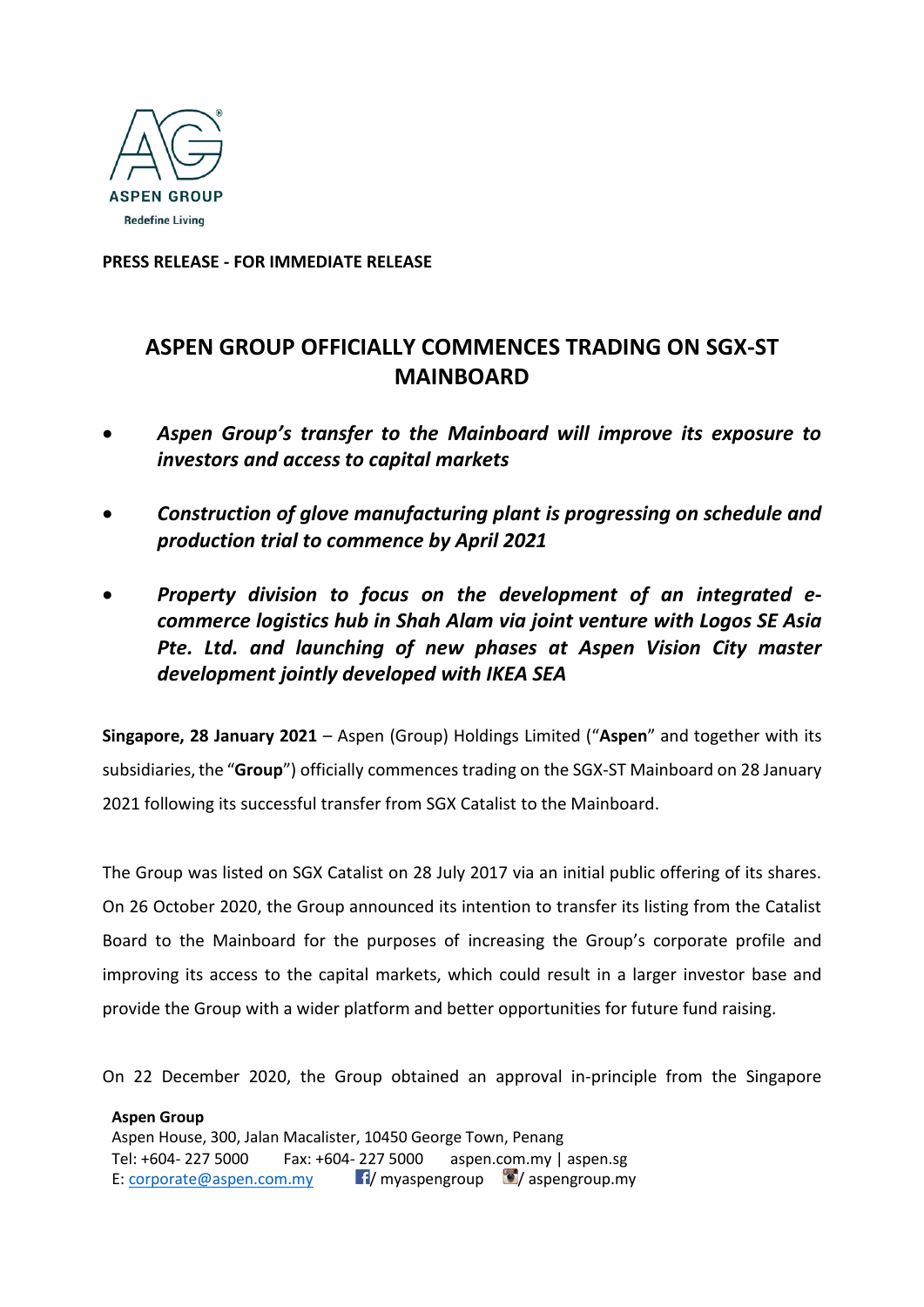Exchange for the transfer of its listing from Catalist to the Mainboard and on 21 January 2021, the Group obtained its shareholders' approval in an Extraordinary General Meeting for the transfer to the Mainboard.

"We are pleased to announce that we have officially moved to the Mainboard after trading on the Catalist Board for the last 3.5 years. Our intention for the move was to increase the Group's exposure and improve our access to the larger capital markets including institutional and retail investors", said Dato' M Murly, the Group's President and Chief Executive Officer.

Dato' M Murly added, "Recently, the Group diversified into the healthcare sector with the manufacturing and distribution of high-quality medical grade latex and nitrile gloves. We believe that being on the Mainboard will be beneficial to the future growth of the Group and allows for greater financing flexibility for business expansion including our glove manufacturing business, which will in turn enhance the long-term value for our shareholders."

On 13 January 2021, the Group announced the entry into a sales and distribution agreement by its subsidiary Aspen Glove Sdn. Bhd. ("**Aspen Glove**") for the offtake of its entire 2021 production (for the first 6 production lines) of gloves valued at USD\$100 million. The Group also announced that the construction of the glove manufacturing facility and its initial 6 production lines are progressing on schedule with plans to accelerate the construction of subsequent Phase 1b and Phase 2 for an additional 6 and 12 new production lines respectively.

"We are targeting to award the machinery procurement for the 6 additional production lines for Phase 1b, by early February 2021. Concurrently, we are negotiating on a sales contract for the production from Phase 1b and will make further announcements if and when we have entered into a definitive agreement which we expect to take place within Q1 2021", said Dato' Murly.

**Aspen Group** Aspen House, 300, Jalan Macalister, 10450 George Town, Penang Tel: +604- 227 5000 Fax: +604- 227 5000 aspen.com.my | aspen.sg E: [corporate@aspen.com.my](mailto:corporate@aspen.com.my)  $\blacksquare$  myaspengroup  $\blacksquare$  aspengroup.my The building construction to house the new production of an additional 12 lines for Phase 2 will commence in March 2021 with completion targeted within 6 months. Production of gloves under Phase 2 is expected to commence in Q2 2022 which will bring the total annual production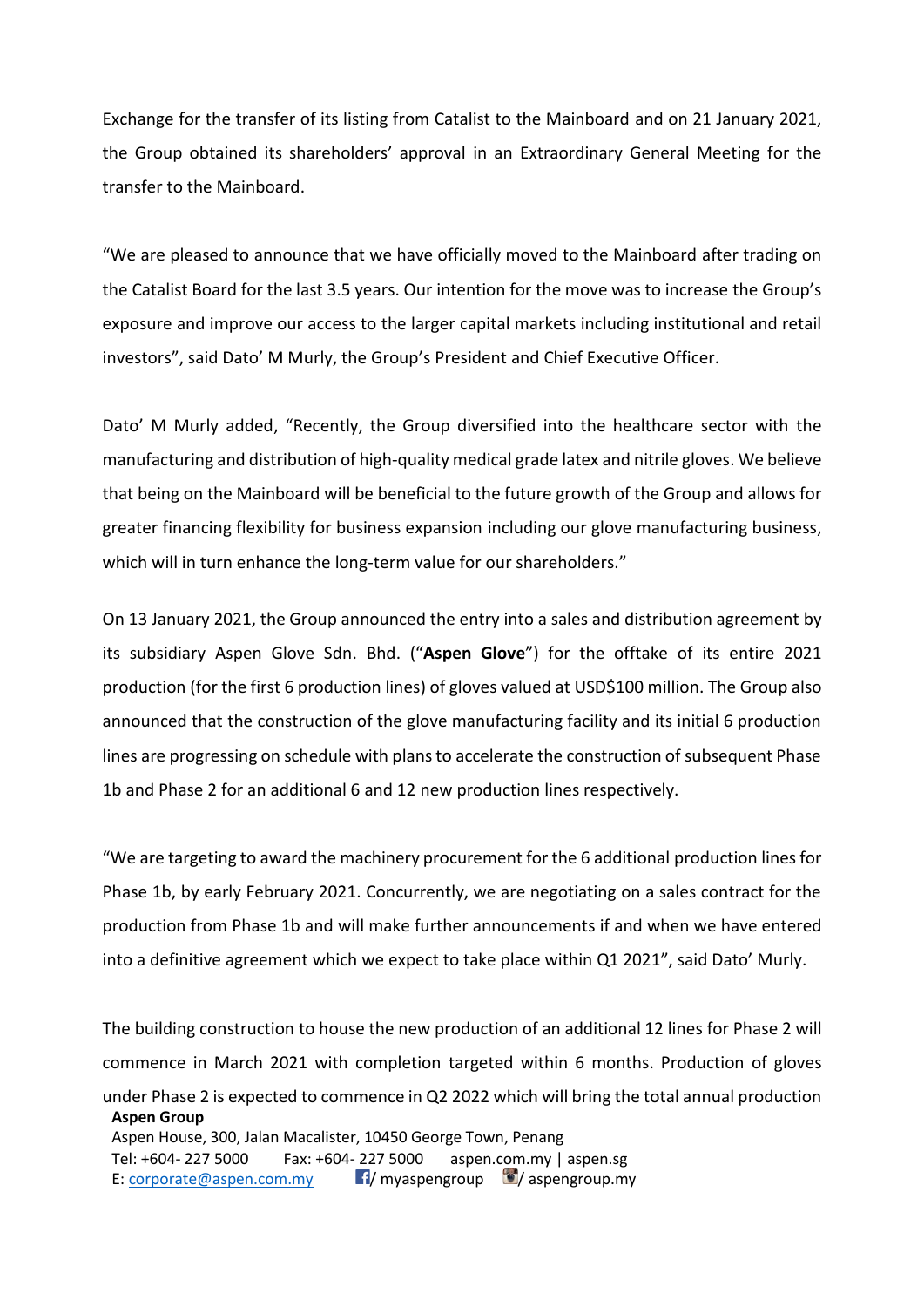capacity for Aspen Gloves to approximately 7 billion gloves by Q2 2022. Depending on the global market demand, the Group may continue to expand 12 -18 new lines per annum from 2022 to 2025 to potentially reach a total of 96 production lines with an annual capacity of 28 billion gloves by 2025 at its NMG (nitrite medical glove) integrated manufacturing facilities in Kulim Hi Tech Park, Malaysia.

As for the Group's property development division, the Group currently has unbilled sales of approximately RM600 million from its existing projects. For FY2021, the Group targets to launch new projects with an estimated Gross Development Value of RM500 million within its Aspen Vision City master plan development undertaken jointly with IKEA Southeast Asia. The Group's focus for FY2021 will also include the commencement of the development of the integrated ecommerce logistic hub in Shah Alam with a total gross development area of approximately 745,000 square metres, through the joint venture with Logos SE Asia Pte. Ltd.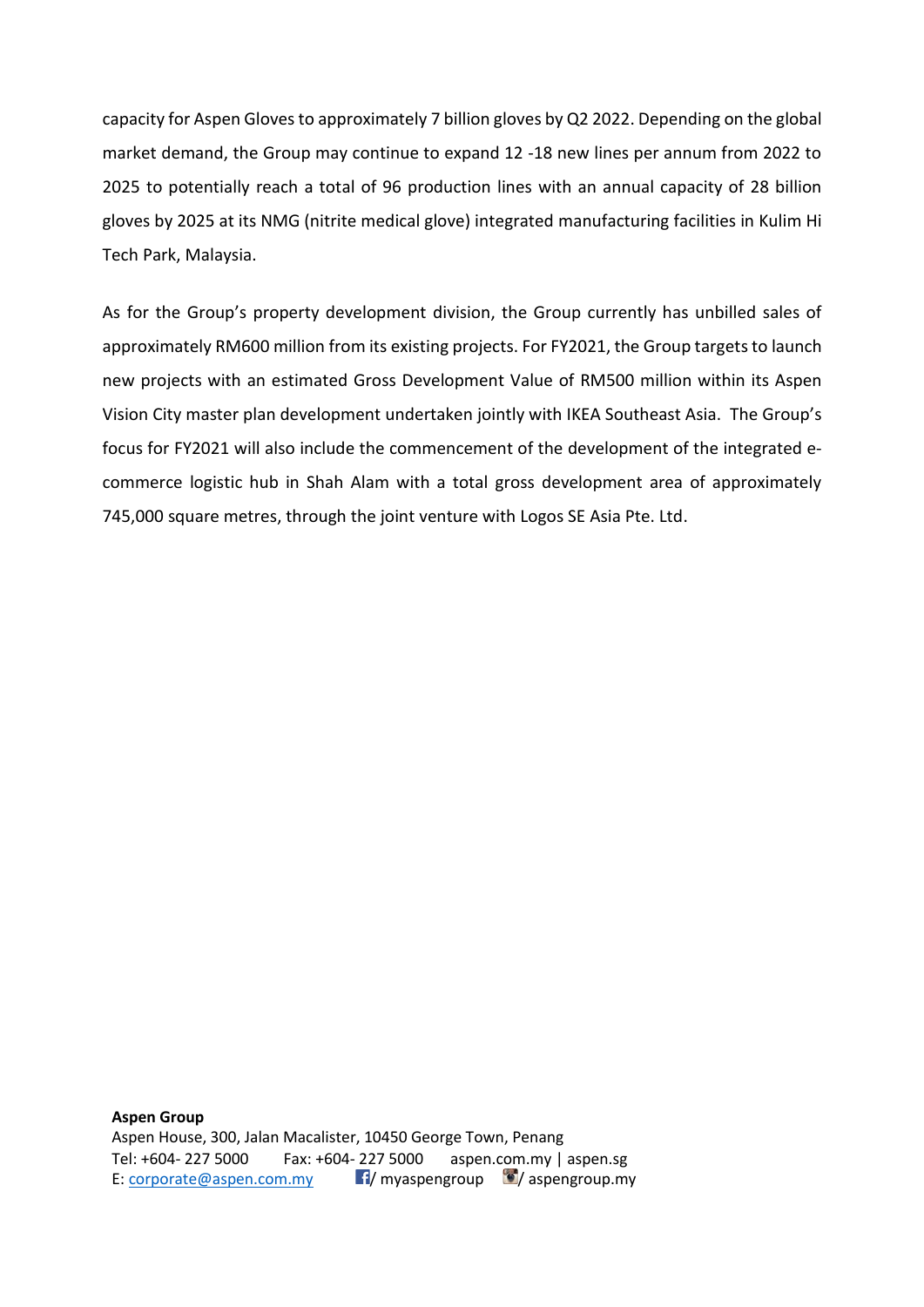### **About Aspen (Group) Holdings Limited**

### Property Development Sector

Listed on the SGX-ST Mainboard, Aspen (Group) Holdings Limited is a Malaysia-based property group developing residential and mixed development properties at strategic locations with good infrastructure and amenities at affordable price points. The Group's flagship project, Aspen Vision City, a 245-acres freehold mixed development project well-located in Bandar Cassia, Batu Kawan - Penang's third satellite city, is a joint-partnership with IKEA Southeast Asia. With a gross development value of over RM13 billion, of which the Group has launched over RM3 billion of properties; Aspen Vision City features the first IKEA Store in the Northern Region of Malaysia and a state-of-the-art regional integrated shopping centre. Aspen Group also has several property developments in Penang Island and Central Region of Malaysia, which captured a total gross development value of over RM3 billion. In addition, Aspen Group's associated company Global Vision Logistics Sdn. Bhd. is part of a joint venture with Logos SE Asia Pte. Ltd for the development of an integrated e-commerce logistics hub in Shah Alam, Selangor. Upon its completion, the facility is expected to be one of the largest one stop logistics solutions provider in Malaysia.

Combining its vision and powered by a dynamic team, Aspen Group is poised to make a significant impact in the marketplace and scale greater heights in the years to come. For more information about the Group and its projects, please visit [http://aspen.sg](http://aspen.sg/)

### Food and Beverage Sector – Kanada-Ya

Kanada-Ya SG Pte Ltd secured the master franchise rights from Kanada-Ya UK Ltd, the developer of a system for the operation of specialised authentic Japanese ramen dining outlets under the 'KANADA-YA' brand. Kanada-Ya SG Pte Ltd has the exclusive territorial rights to establish and operate KANADA-YA outlets as well as develop the franchise of KANADA-YA in Malaysia, Thailand and Singapore. Established in 2009 in the small town of Yukuhashi, Fukuoka, Japan, KANADA-YA has since expanded to 14 outlets worldwide- 2 in Japan, 3 in London, 6 in Hong Kong, 1 in Barcelona, and 4 in Singapore. KANADA-YA has been voted the number one ramen in

#### **Aspen Group**

Aspen House, 300, Jalan Macalister, 10450 George Town, Penang Tel: +604- 227 5000 Fax: +604- 227 5000 aspen.com.my | aspen.sg E: [corporate@aspen.com.my](mailto:corporate@aspen.com.my)  $\blacksquare$  myaspengroup  $\blacksquare$  aspengroup.my